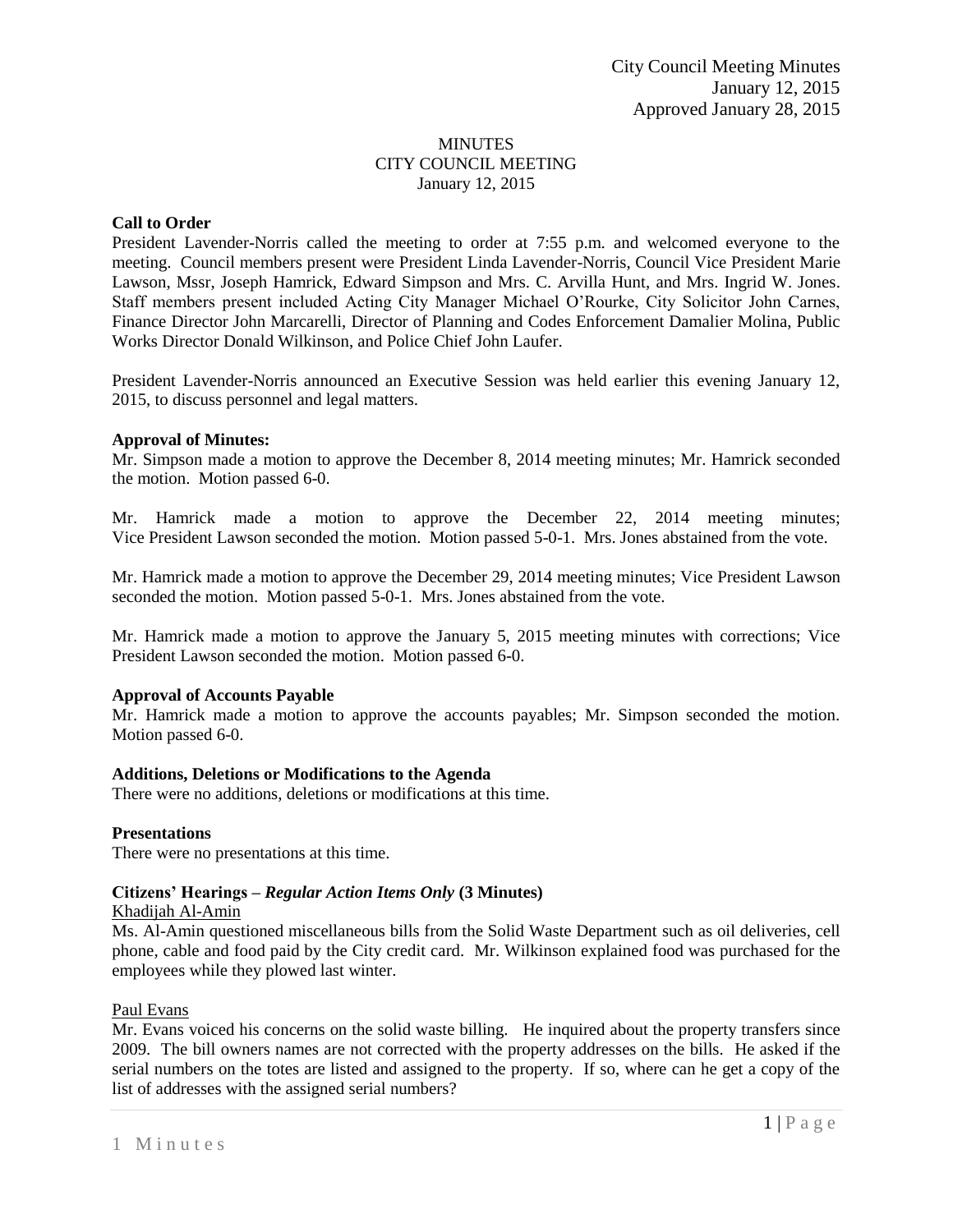## Joe Leofsky

Mr. Leofsky appreciates the agenda on the website the Friday. Can the Ordinances be posted on the website prior to the meetings? It would help the citizens that have questions to read the Ordinances prior to the meetings.

Mr. Hamrick made a motion to close citizens' hearings on regular action items only; Vice President Lawson seconded the motion. Motion passed 6-0.

#### **Citizens' Hearings –** *Non-Agenda Items Only* **(3 Minutes)** Alphonso Williams

Mr. Williams voiced his concerns with the Codes Department neglecting their responsibilities. There are several new tenants in his building and no inspection reports since 2005. There should be an inspection before each property is re-rented out.

# John Pawlowski

Mr. Pawlowski updated the Council on the status of the gazebos on the Riverwalk. Mr. Molina advised John about a grant program from PECO for some funding. Mr. Pawlowski asked for permission for Mr. Molina to apply for the grant. The City is required to approve and submit a Resolution with the grant. President Lavender-Norris stated the committee will work with Mr. Pawlowski.

## Paul Evans

Mr. Evans stated the Finance Clerk is unable to access the records for the Solid Waste at this time. Mr. Marcarelli stated the Dallas Program will provide access to look at the files and update them. Mr. Evans inquired about a resident who was here at a previous meeting (Mr. Mammarella). Mrs. Lavender-Norris explained the issue Mr. Mammeralla addressed was in Caln Township. Mr. Evans questioned the paving of the streets. Mr. Simpson explained the roads are paved after the completion of the work on the roads. Paving is not done at this time, due to the weather.

## Joe Leofsky

Mr. Leofsky voiced his concerns in the spending in the Sweeps Dept. (ordered a printer), Cintas (medicines, cough drops, etc…), and Delivery of oil within two days (lost early payment discount). Expenses should be cut to the bone.

## Ron Suber

Mr. Suber asked the Chief if Police Officers write tickets, why do we need a parking meter guy? He complained the calibers in the meters are incorrect and when the time expires, people are receiving tickets. The ticket guy should not have authority to represent other parking tickets in court. Mr. Suber stated the City needs to make a budget before they go bankrupt.

Mr. Hamrick made a motion to close citizens' hearings on non-agenda items only; Mr. Simpson seconded the motion. Motion passed 6-0.

## **Regular Action Items**

1. Receive and consider reappointment to the Authorities, Boards, Commissions and Committees. Tyrone Harley to the Redevelopment Authority for the term 2015-2019; Donald Folks to the Civil Service Commission for the term 2015-2018; Linda Lavender-Norris to the Planning Commission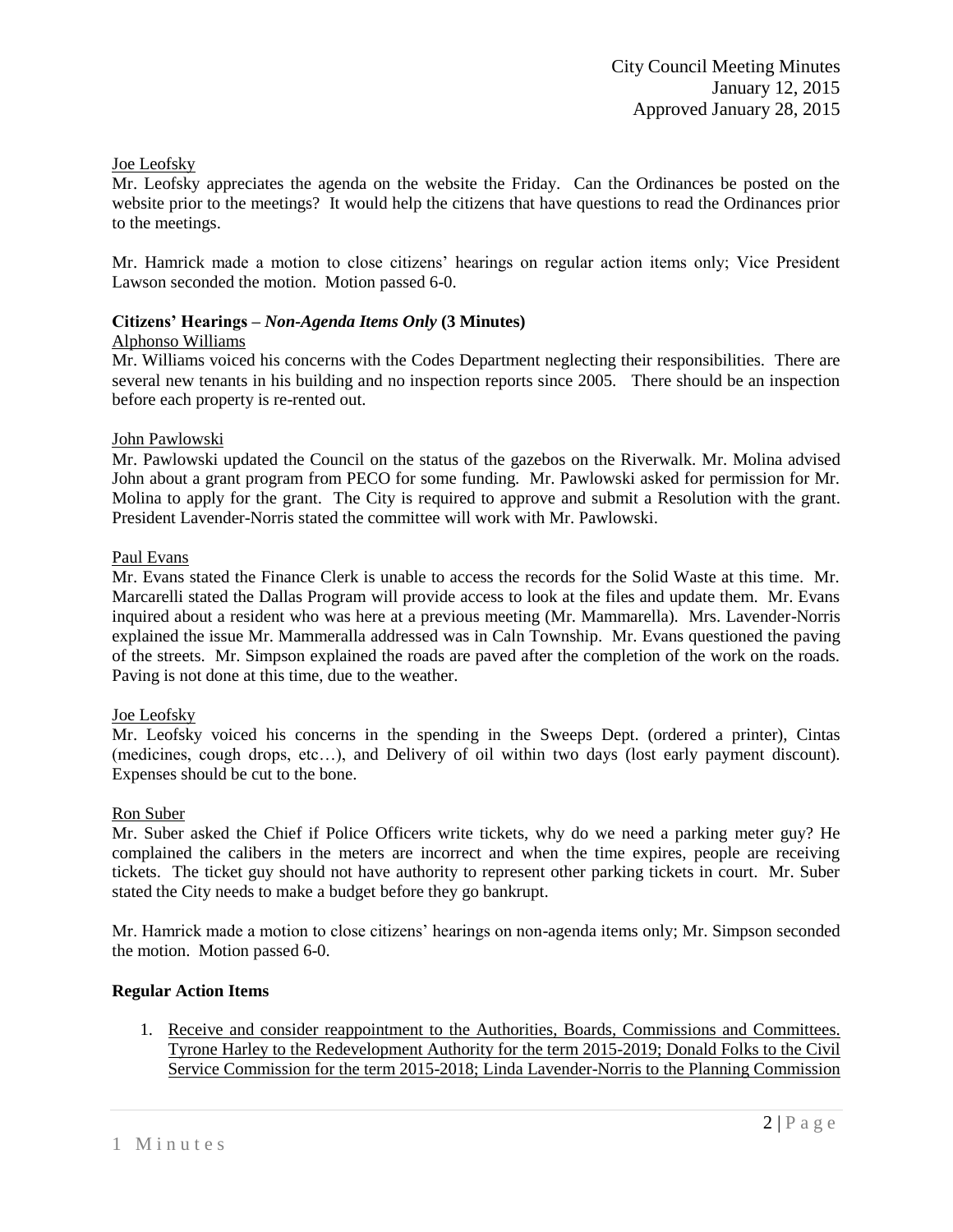for the term 2015-2018 and Diane Brownfield to the Historical Commission for the term 2015- 2017.

President Lavender-Norris asked to be excluded from reappointment to the Planning Commission so she can commit the time to her responsibilities as Council President.

Mr. Simpson made a motion to approve the reappointment of Tyrone Harley to the Redevelopment Authority for the term 2015-2019; Donald Folks to the Civil Service Commission for the term 2015-2018; Linda Lavender-Norris to the Planning Commission for the term 2015- 2018 and Diane Brownfield to the Historical Commission for the term 2015-2017; Vice President Lawson seconded the motion. Motion passed 6-0.

2. Receive and consider appointment of Paul Trizonis to the Historical Commission for the term 2013-2015; Henry Assetto to the Historical Commission for the term 2014-2016; Denny Panik to the Historical Commission for the term 2015-2017; and Martin Brice to the Police Pension Commission 2015-2016.

Mr. Simpson made a motion to appoint Paul Trizonis to the Historical Commission for the term 2013-2015; Henry Assetto to the Historical Commission for the term 2014-2016; Denny Panik to the Historical Commission for the term 2015-2017; and Martin Brice to the Police Pension Commission 2015-2016; Vice President Lawson seconded the motion. Motion passed 6-0.

3. Receive and consider an Ordinance amending Zoning Ordinance relative to the Fair Housing Act amendments by: 1) Redefined group home and providing definitions for reasonable accommodation and reasonable modification; 2) Confirming that a group home is permissible in every residential zoning district in the City; 3) Providing for notice to the public that complies with reasonable accommodation requirements; and 4) Removing inconsistent provisions from the existing Ordinance.

Mr. Simpson made a motion to approve First Reading an Ordinance amending Zoning Ordinance relative to the Fair Housing Act amendments by: 1) Redefined group home and providing definitions for reasonable accommodation and reasonable modification; 2) Confirming that a group home is permissible in every residential zoning district in the City; 3) Providing for notice to the public that complies with reasonable accommodation requirements; and 4) Removing inconsistent provisions from the existing Ordinance; Mr. Hamrick seconded the motion. Motion passed 6-0.

4. Receive and consider proposal for Solid Waste billing and payment processing

Mr. Simpson asked if the system will be added on the current financial software. Vice President Lawson asked if property owners will be able to pay their bills online. Mr. O'Rourke explained he will work with Mr. Marcarelli to talk with local banks to investigate the possibility of residents paying online. Mr. Hamrick agreed with Mr. Simpson on going door to door in order to ensure information is correct on the solid waste bills. President Lavender stated the City should have more information and is frustrated with the action or lack thereof from Berkheimer. Vice President Lawson questioned the cost of the contract and the quote process. Mr. Marcarelli explained the cost for the contract was thru COSTARS which is a PA cooperative purchasing program. There is no reason for the bid or proposal process.

Mr. Simpson made a motion to approve Dallas Data Systems for Solid Waste billing and payment processing; Mr. Hamrick seconded the motion. Motion passed 5-1. President Lavender-Norris was the dissenting vote.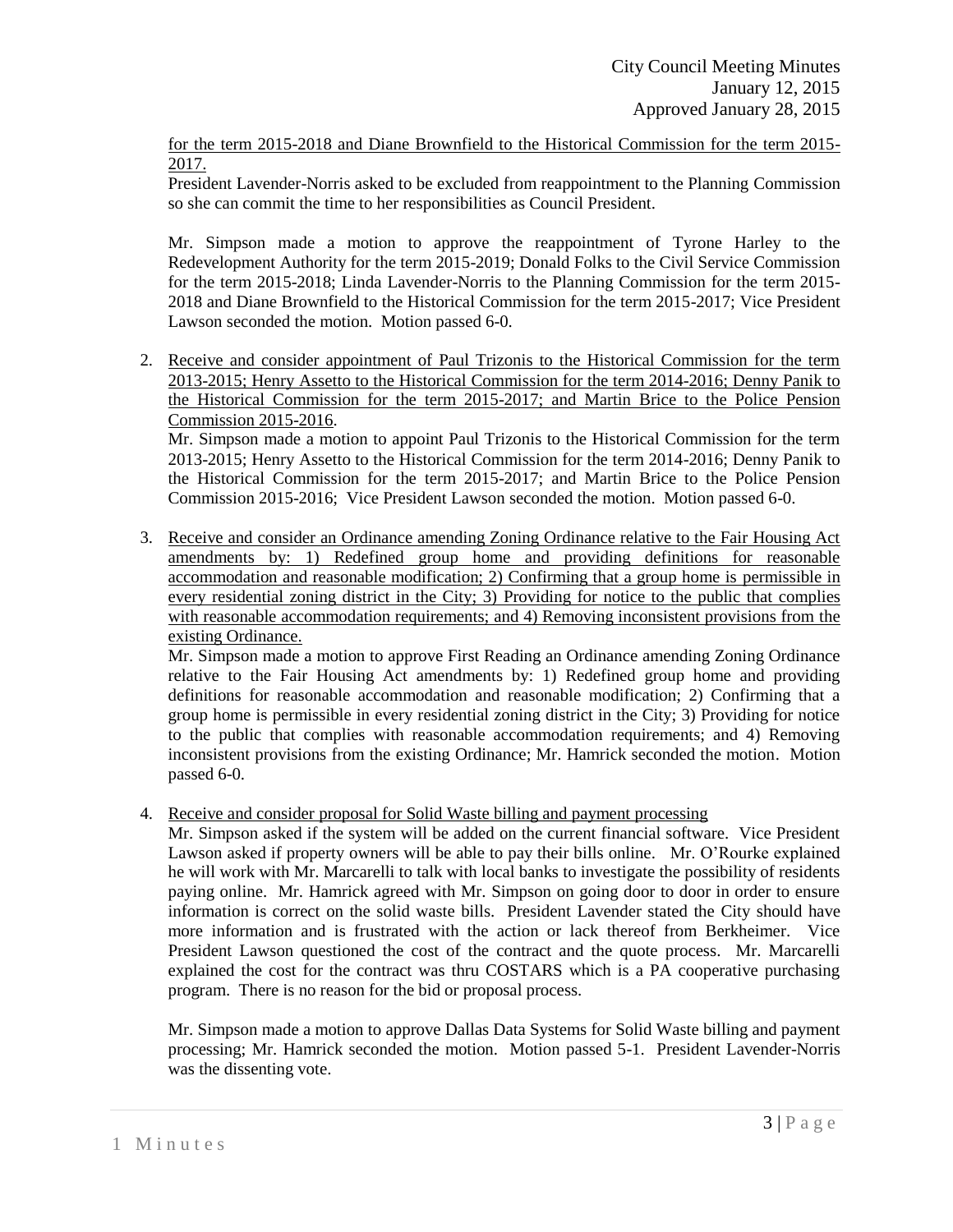5. Discuss authorizing Acting City Manager as check signer

Mr. Simpson made a motion to authorize the City Manager to sign checks; Mr. Hamrick seconded the motion. Motion failed 2-4. Mr. Simpson, Mrs. Hunt, Vice President Lawson and President Lavender-Norris were the dissenting votes.

#### **Solicitors Report**

Mr. Carnes announced the Resolution for the Arcelor Mittal lot add-on for Brandywine Properties was approved by City Council and forwarded to the landowner. The Zoning Ordinance Amendments regarding Fair Housing Act issues has been revised to address the comments of County Planning Commission. He assisted the Finance Director with the 2015 TAN with PNC Bank.

#### **City Manager's Report**

Mr. O'Rourke announced he will be holding weekly regular staff meetings. He will provide Council with an update on the departments.

#### **Discussion Item**

1. Discuss Council Appointment to fill vacancy in 4<sup>th</sup> Ward

Mr. O'Rourke explained that he provided Council with an application for the vacancy. A press release will be sent out for anyone interested in the vacancy. The application asks anyone interested in the appointment submit a letter stating their reasons for being interested in the appointment and explaining why they think themselves a good choice for the position. Council also asked that candidates submit a resume showing their education, experience, employment history, skills and abilities. Interviews will be held in a public meeting on February 2, 2015 and one of the applicants will be elected after the interviews.

2. Discuss commencing recruitment process for new City Manager

Mr. O'Rourke announced he is currently working on a timeline for the application and interview process for selecting a permanent City Manager. Applicants will be subject to a review by a committee of other municipal managers, Coatesville officials and citizens, Council asked for the interviews to be opened to the public.

- 3. Discuss review of 2015 Budget Vice President Lawson announced a budget workshop will be held on January 21, 2015 @ 7pm.
- 4. Discuss address numbers on back of properties

Vice President Lawson questioned the process for citing a person who does not have numbers on the back of their home. She asked if the numbers on the back of the house help for safety. Chief Laufer explained most municipalities follow the same procedure. Mr. Molina explained a violation notice is sent out, if the violation is not resolved within the timeframe allotted a citation will be sent. The person is not given a citation right away. They are provided a chance to rectify the violation.

#### **Special Events**

There were no special events at this time.

## **Council Comments**

Mr. Hamrick thanked everyone for attending the meeting. It has been an educational meeting. He liked the comments from the audience.